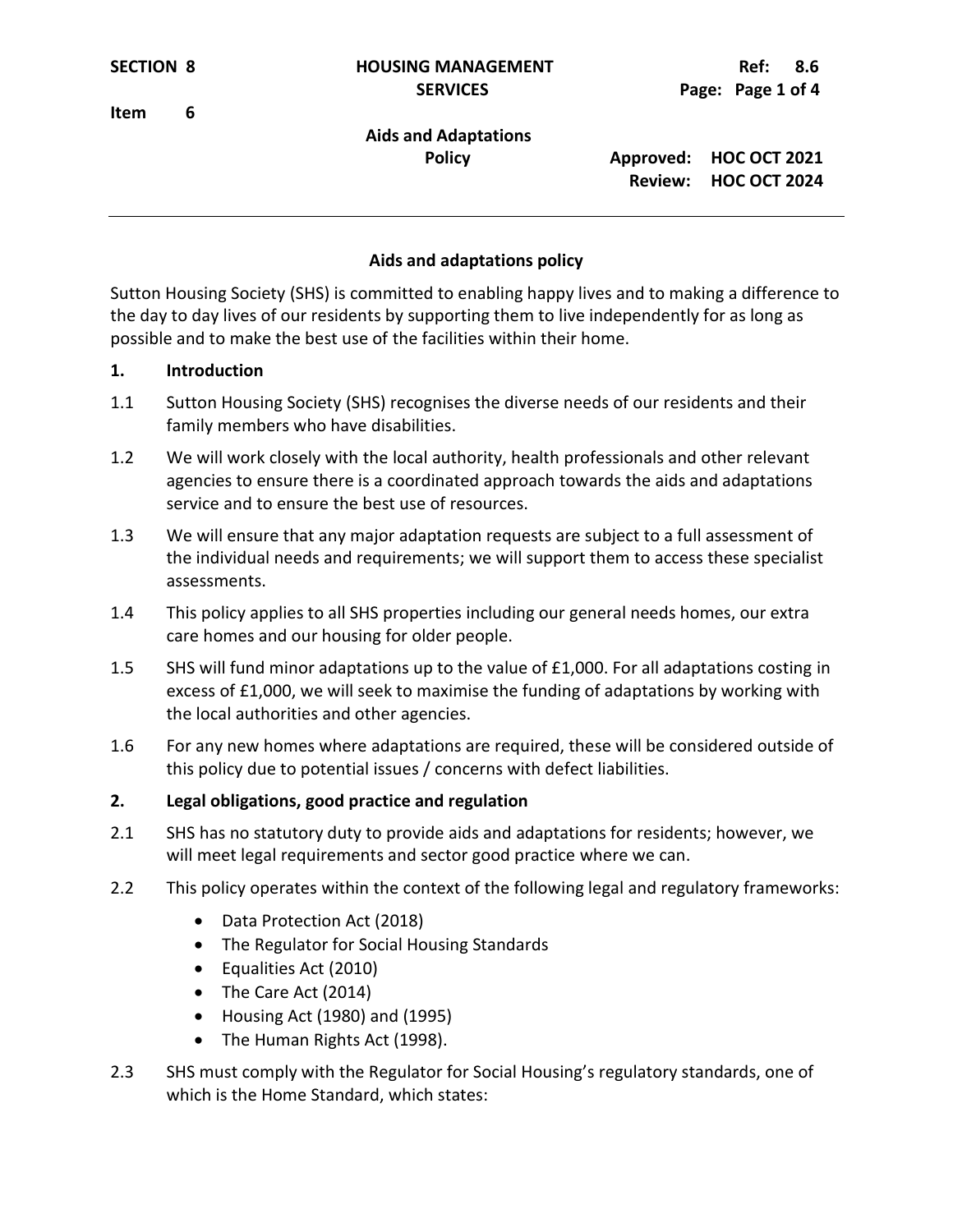# **Aids and Adaptations**

 **Policy Approved: HOC OCT 2021 Review: HOC OCT 2024**

### *"2.2 Repairs and maintenance*

*Registered providers shall ensure a prudent, planned approach to repairs and maintenance of homes and communal areas. This should demonstrate an appropriate balance of planned and responsive repairs, and value for money. The approach should include: responsive and cyclical repairs, planned and capital work, work on empty properties, and adaptations"*

2.3.1 We review our compliance with the regulatory standards each year to ensure we continue to comply.

## **3 Aims of this policy**

- 3.1 The key aims of this policy are to:
	- ensure that the needs of our residents are prioritised and met, subject to the provision of available funding and suitability of the home for the adaptation(s)
	- fully utilise our available housing stock by matching resident's needs with already adapted properties where possible
	- ensure works carried out are as a result of an assessment by an Occupational Therapist (OT) or by our in-house trusted assessors. If a resident does not have an OT, the local authority can assist with this. The OT assessment will also determine the extent of the work and its priority in relation to the resident's needs.
	- fund adaptations up to the value of £1,000. For adaptations in excess of this, to work with the local authorities and other agencies to obtain suitable funding e.g. the local authority Disabled Facilities Grants (DFG), whilst achieving value for money
	- ensure that there are clear lines of communication with the local authority
	- comply with all regulatory requirements when assisting the local authority.

## **4. What are aids and adaptations?**

- 4.1 Aids and adaptations are alterations to make a resident's home easier to live in, so that they can enjoy more independence. There are two categories commonly used for aids and adaptations work – minor adaptation and major adaptations.
- *4.2 Minor adaptations*
- 4.2.1 Sutton Housing Society considers minor adaptations to be those that cost under £1,000.
- 4.2.2 Once a resident's need has been identified, the necessary work will be carried out on behalf of Sutton Housing Society via our responsive repairs contractors unless the

**Item 6**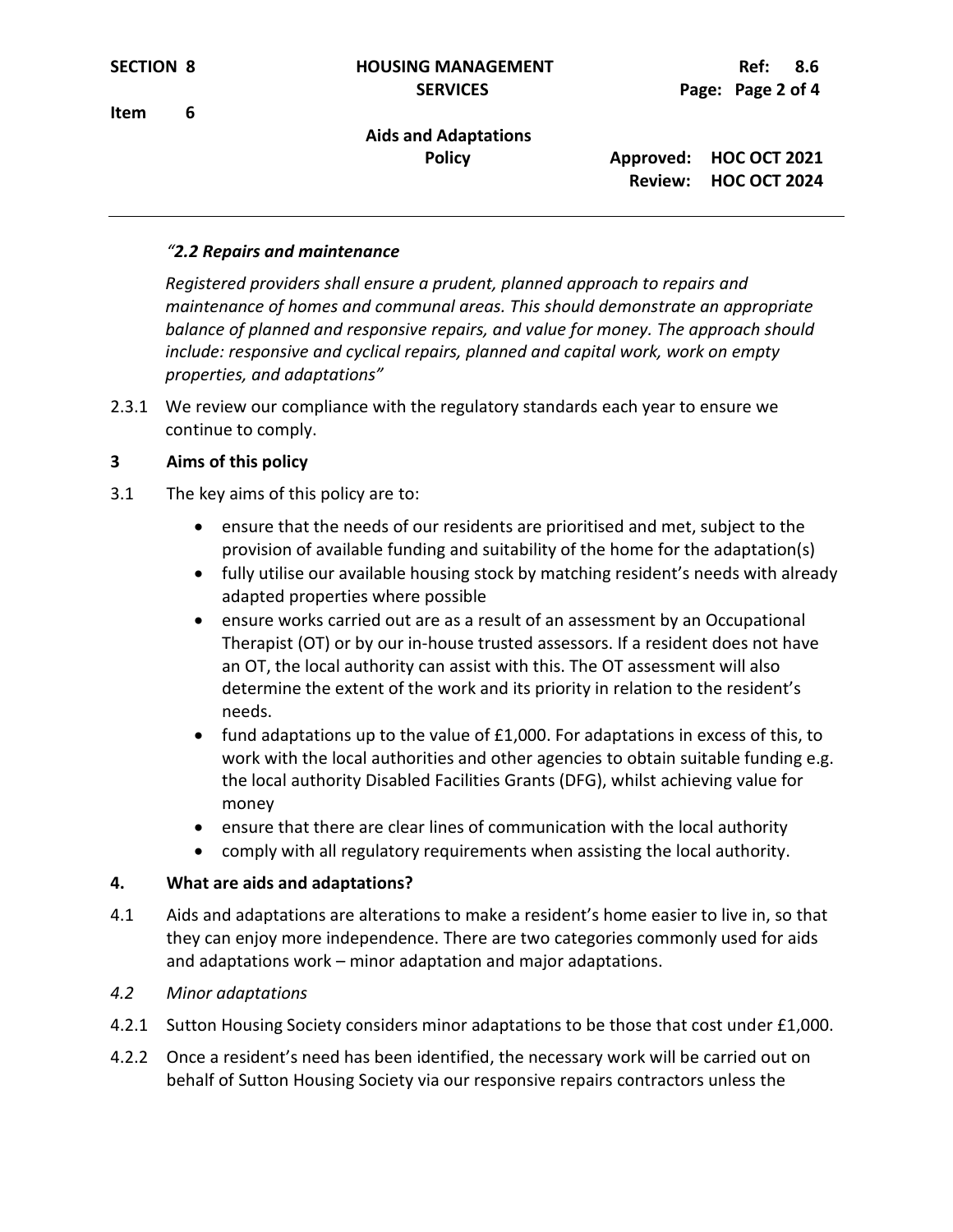**Item 6**

# **Aids and Adaptations**

 **Policy Approved: HOC OCT 2021 Review: HOC OCT 2024**

adaptation required is of a specialist nature. In this case, quotes will be obtained from approved contractors.

- 4.2.3 Examples of minor adaptations include, but is not limited to, the following:
	- Installation of lever taps
	- Installation of handrails / grab rails
	- Installation of door / wall protectors (from wheelchairs)
	- Replacement door handles / cupboard handles.

### *4.3 Major adaptations*

- 4.3.1 Sutton Housing Society considers major adaptations to be those that cost over £1,000 and is happy to contribute up to £1000 towards the cost of major adaptations should the adaptation be funded via a disabled facilities grant and if permission is given by SHS for such an adaptation.
- 4.3.2 The London Borough of Sutton (LBS) has a statutory responsibility towards funding and delivering aids and adaptations. They can award a Disabled Facilities Grant (DFG) to cover the cost of adaptations needed to your property as detailed by an occupational therapist. You will be assessed by LBS to determine whether you are eligible for a DFG.
- 4.3.2.1 If you are eligible for a DFG, LBS will tell you how much you will be awarded, having taken into consideration your income and savings. If you are eligible for a DFG, LBS will oversee the adaptation and will liaise directly with us and seek our consent for the work. (Please note that consent is not automatically given and we may need to consider other housing options for you). A DFG will not affect any benefits you get.
- 4.3.3 Where the local authority wishes to arrange a major adaptation to an SHS home, permission must be sought from SHS *before* any adaptation work starts. This is to ensure that the adaptation is reasonable and appropriate at the specific property and to allow SHS to consider any tenancy related matters that may influence our decision.
- 4.3.4 In some circumstances it may be reasonable to meet the resident's needs by asking them to consider moving to another property. For example, where:
	- it would be more cost effective to provide the adaptation in another property that already benefits from an existing adaptation or is likely to be available (void property) within a reasonable period of time and is more suitable
	- it is considered likely that a resident will need to move to other accommodation within the foreseeable future to meet longer term housing / health needs